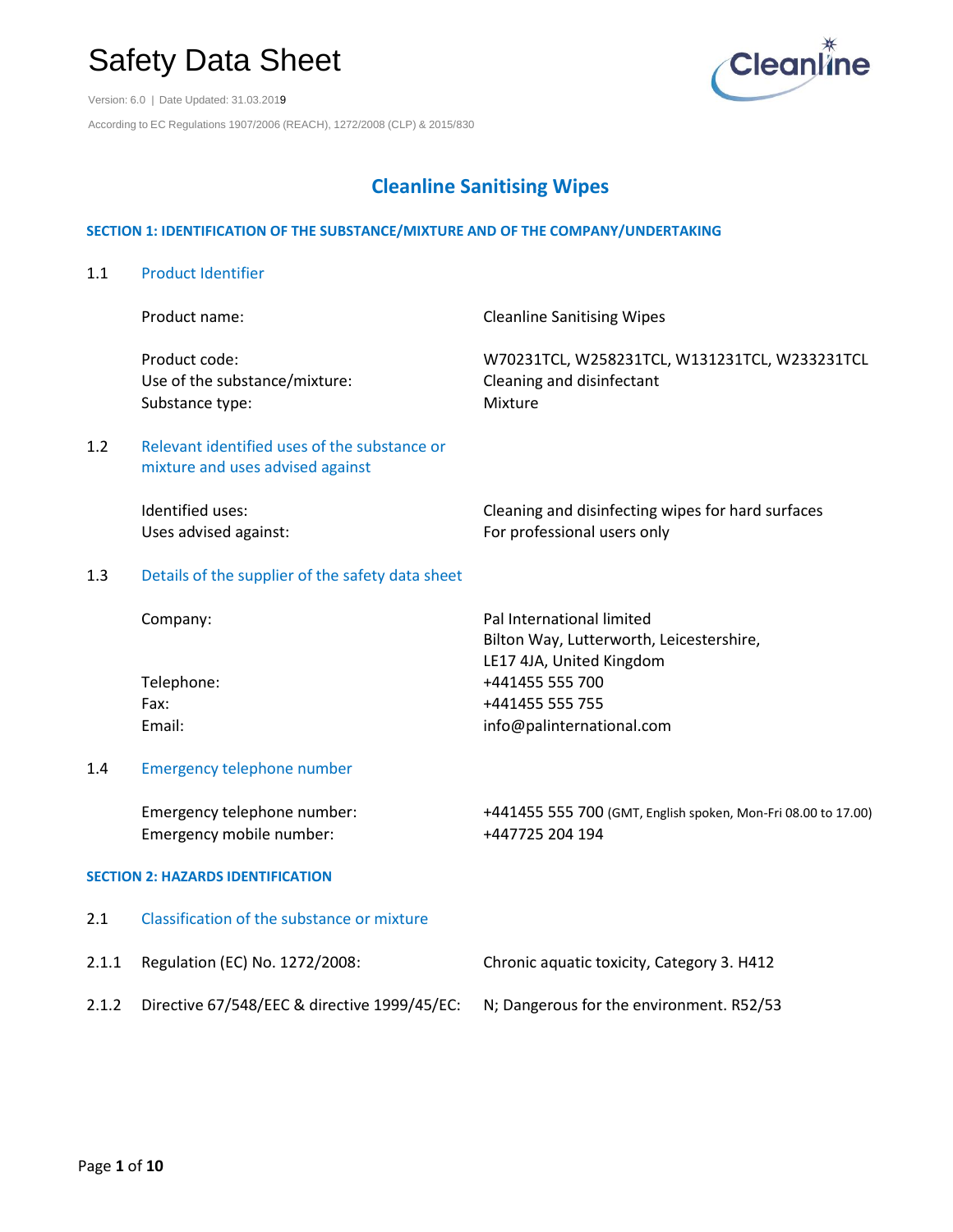Version: 6.0 | Date Updated: 31.03.2017 According to EC Regulations 1907/2006 (REACH), 1272/2008 (CLP) & 2015/830



#### 2.2.1 Label elements

|     | Product name:<br>Contains:            | <b>Cleanline Sanitising Wipes</b><br>N-(3-Aminopropyl)-N-dodecylpropane-1, 3-diamine |
|-----|---------------------------------------|--------------------------------------------------------------------------------------|
|     | Hazard pictogram(s):                  | Not applicable                                                                       |
|     | Signal word(s):                       | Not applicable                                                                       |
|     | Hazard statement(s):                  | H412: Harmful to aquatic life with long lasting effects                              |
|     | Precautionary statement(s):           | P273: Avoid release to the environment                                               |
|     | Supplemental hazard information (EU): | Not applicable                                                                       |
| 2.3 | Other hazards:                        | None known                                                                           |

#### **SECTION 3: COMPOSITION/INFORMATION ON INGREDIENTS**

3.1 Mixtures

Hazardous components EC Classification No. 1272/2008

| <b>Chemical Name</b>      | CAS-No.                  | Classification | Classification           | Concentration |
|---------------------------|--------------------------|----------------|--------------------------|---------------|
|                           | EC-No.                   | (67/548/EEC)   | (Regulation (EC) No      |               |
|                           | REACH No.                |                | 1272/2008)               |               |
| N-(3-Aminopropyl)-N-      | 2372-82-9                | C; R22         | Acute Tox.; 3; H301      | < 0.5%        |
| dodecylpropane-1, 3-      | 219-145-8                | C; R48/22      | Skin Corr.; 1A; H314     |               |
| diamine                   | ٠                        | C; R35         | STOT RE; 2; H373         |               |
|                           |                          | N; R50         | Aquatic Acute; 1; H400   |               |
|                           |                          |                |                          |               |
| Isotridecanol ethoxylated | 69011-36-5               | Xn; R22        | Acute Tox 4.; H302,      | < 0.2%        |
|                           |                          | Xn; R41        | Eye Dam 1.; H318         |               |
|                           |                          |                |                          |               |
| Alcohols, C12-14,         | 68891-38-3               | Xi; R38        | Skin Irrit 2: H315;      | < 0.2%        |
| ethoxylated, sulfates,    | ٠                        | Xi; R41,       | Eye Dam 1: H318; Aquatic |               |
| sodium salts              | $\overline{\phantom{a}}$ |                |                          |               |
| Lactic Acid               | $50-21-5$                | Xi; R38        | Skin Irrit 2: H315;      | < 0.2%        |
|                           | 200-018-0                | Xi; R41        | Eye Dam 1: H318; Aquatic |               |
|                           |                          |                |                          |               |

For the full text of the R-phrases mentioned in this section, see Section 16 For the full text of the H-statements mentioned in this section, see Section 16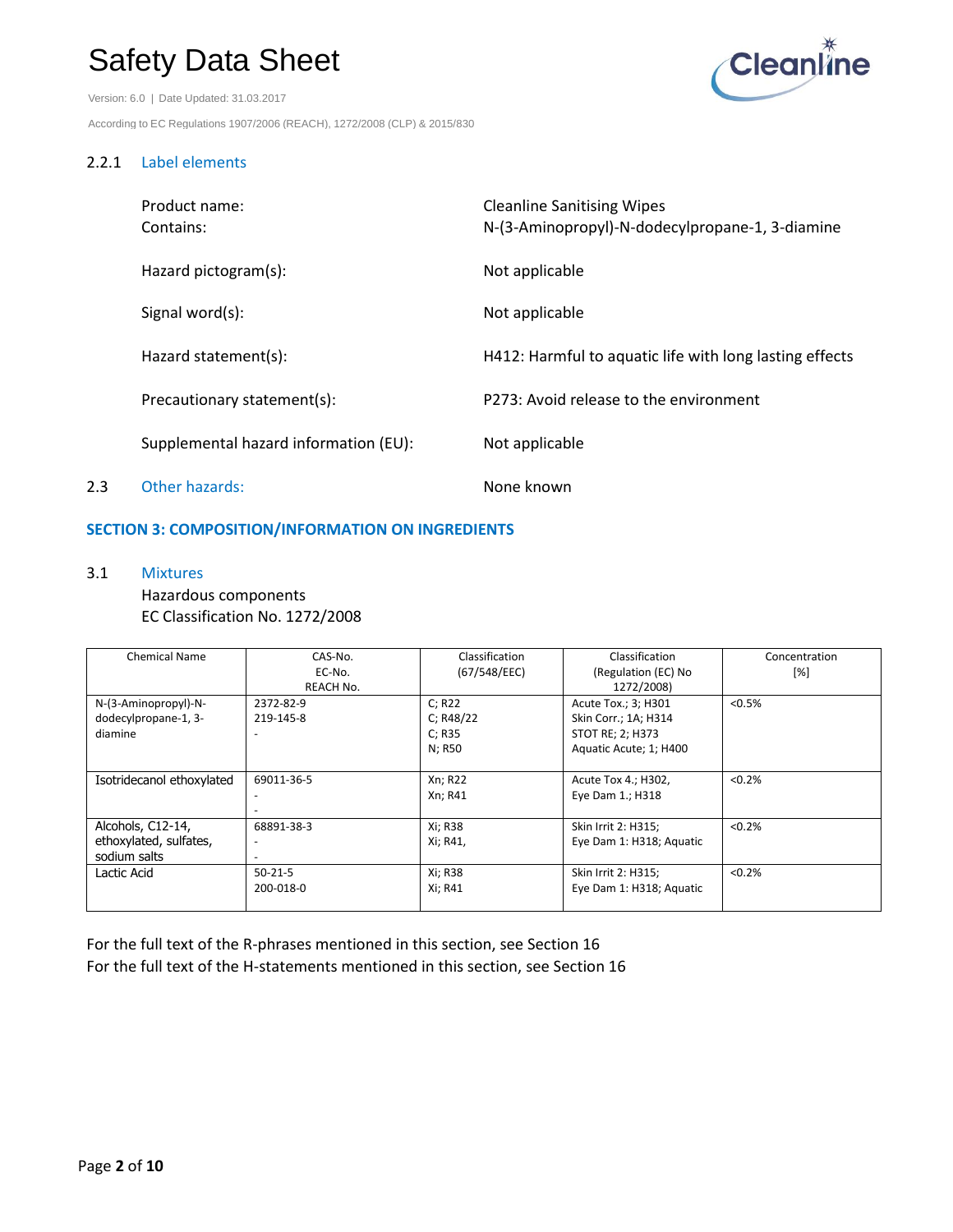



#### **SECTION 4: FIRST AID MEASURES**

4.1 Description of first aid measures

|     | Inhalation:                                                                   | IF INHALED: Obtain medical attention for symptoms of<br>difficulty of breathing                               |
|-----|-------------------------------------------------------------------------------|---------------------------------------------------------------------------------------------------------------|
|     | Skin contact:                                                                 | IF ON SKIN: Rinse with plenty of water.                                                                       |
|     | Eye contact:                                                                  | IF IN EYE: Rinse with plenty of water.                                                                        |
|     | Ingestion:                                                                    | IF SWALLOWED: Rinse mouth. Get medical attention if<br>symptoms occur.                                        |
| 4.2 | Most important symptoms and effects, both<br>acute and delayed                | See section 11 for more detailed information on health<br>effects and symptoms.                               |
| 4.3 | Indication of any immediate medical attention<br>and special treatment needed | Treat symptomatically.                                                                                        |
|     | <b>SECTION 5: FIREFIGHTING MEASURES</b>                                       |                                                                                                               |
| 5.1 | <b>Extinguishing media</b>                                                    |                                                                                                               |
|     | Suitable extinguishing media:                                                 | In the event of fire, use specifically suitable extinguishing<br>agents appropriate for the surrounding fire. |
|     | Unsuitable extinguishing media:                                               | None known.                                                                                                   |
| 5.2 | Special hazard arising from the substance or<br>mixture                       |                                                                                                               |
|     | Specific hazard during firefighting:                                          | Keep away from heat and source of ignition.                                                                   |
|     | Hazardous combustion products:                                                | Decomposition products may include the following<br>materials:                                                |
|     |                                                                               | Carbon oxides                                                                                                 |
|     |                                                                               | Nitrogen oxides                                                                                               |
|     |                                                                               | Sulphur oxides                                                                                                |
|     |                                                                               | Oxides of phosphorus                                                                                          |
| 5.3 | <b>Advice for firefighters</b>                                                |                                                                                                               |
|     |                                                                               |                                                                                                               |

Special protective equipment for firefighters Use personal protective equipment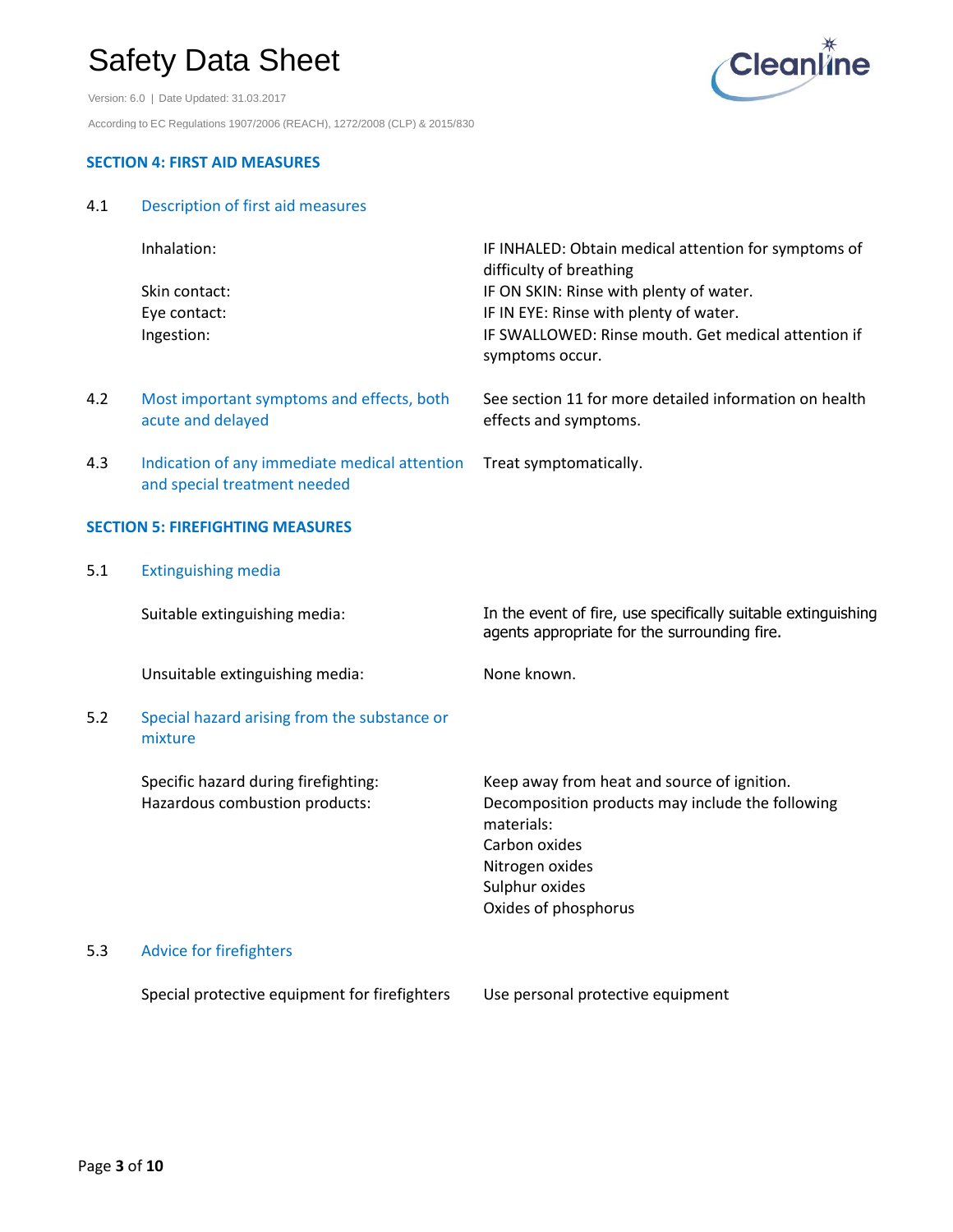Version: 6.0 | Date Updated: 31.03.2017 According to EC Regulations 1907/2006 (REACH), 1272/2008 (CLP) & 2015/830



#### **SECTION 6: ACCIDENTAL RELEASE MEASURES**

#### 6.1 Personal precautions, protective equipment and emergency procedures

|        | Advice for non-emergency personnel:      | Ensure cleanup is conducted by trained personnel. Refer<br>to protective measures listed in section 7 & 8.                                           |
|--------|------------------------------------------|------------------------------------------------------------------------------------------------------------------------------------------------------|
|        | Advice for emergency responders:         | If specialized clothing is required to deal with the<br>spillage, take note of any information in section 8 on<br>suitable and unsuitable materials. |
| 6.2    | <b>Environmental precautions</b>         |                                                                                                                                                      |
|        | <b>Environmental precautions:</b>        | Do not allow contact with soil, surface or ground water.                                                                                             |
| ี ค. ว | Methods and material for containment and |                                                                                                                                                      |

#### 6.3 Methods and material for containment and cleaning up

Methods for cleaning up: Stop any leak if safe to do so. Contain spillage and then collect with non-combustible absorbent material and place in container for disposal according to local / national regulation (see section 13).

#### 6.4 Reference to other sections

See section 1 for emergency contact information For personal protection see section 8 See section 13 for additional waste treatment information.

#### **SECTION 7: HANDLING & STORAGE**

7.1 Precautions for safe handling

| Advice on safe handling: | Wash hands thoroughly after use.                                                                                                              |
|--------------------------|-----------------------------------------------------------------------------------------------------------------------------------------------|
| Hygiene measures:        | Handle in accordance with good industrial hygiene and<br>safety practice. Wash face, hands and any exposed skin<br>thoroughly after handling. |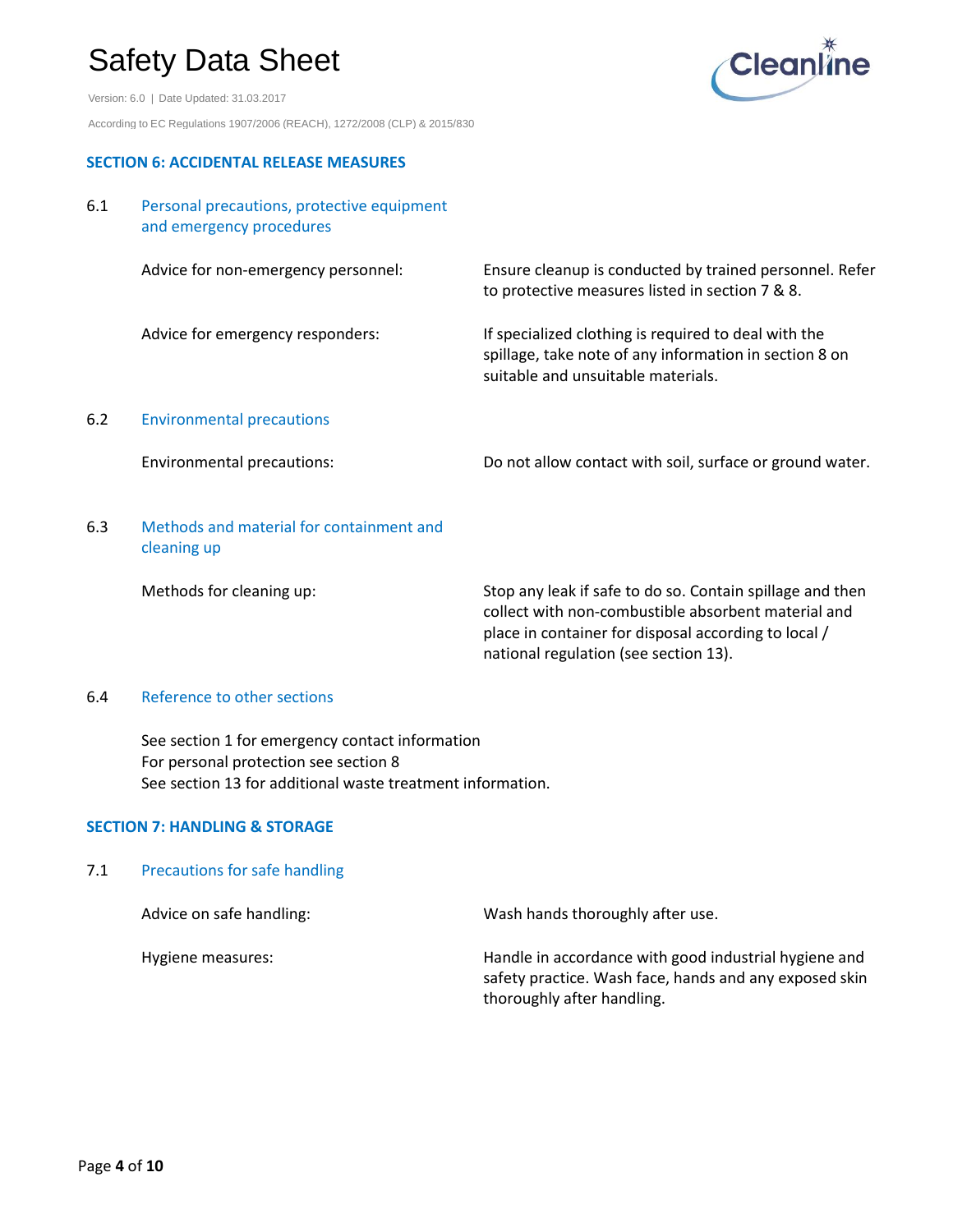Version: 6.0 | Date Updated: 31.03.2017

According to EC Regulations 1907/2006 (REACH), 1272/2008 (CLP) & 2015/830

# **Cleanline**

#### 7.2 Conditions for safe storage, including any incompatibilities

Requirements for storage areas and containers: Storage temperature: 0°C to 40°C

Keep away from oxidizing agents. Keep out of reach of children. Keep container tightly closed.

7.3 Specific end uses

Specific use(s): Specific use(s): Wet wipe. Manual process for cleaning.

#### **SECTION 8: EXPOSURE CONTROL/PERSONAL PROTECTION**

#### 8.1 Control parameters

#### 8.1.1 Occupational Exposure Limits

| CAS-No. | Components | Value type (form of<br>exposure) | Control parameters | Update | <b>Basis</b> |
|---------|------------|----------------------------------|--------------------|--------|--------------|
|         |            |                                  |                    |        |              |

#### 8.1.2 Biological limit value

| `S-No.<br>٠Λς. | name<br>substance r | parameters<br>Control | Sampling time | Jodate |
|----------------|---------------------|-----------------------|---------------|--------|
|                |                     |                       |               |        |

storage vessels

#### 8.2 Exposure controls

8.2.1 Appropriate engineering controls Good ventilation should be sufficient to control worker exposure to airborne contamination.

8.2.2 Personal protection equipment

Eye/face protection No special protective equipment required.

Skin protection **No special protective equipment required.** No special protective equipment required.

Respiratory protection **No special protective equipment required.** No special protective equipment required.

Thermal hazard **No special protective equipment required.** No special protective equipment required.

8.2.3 Environmental Exposure Controls Consider the provision of contamination around the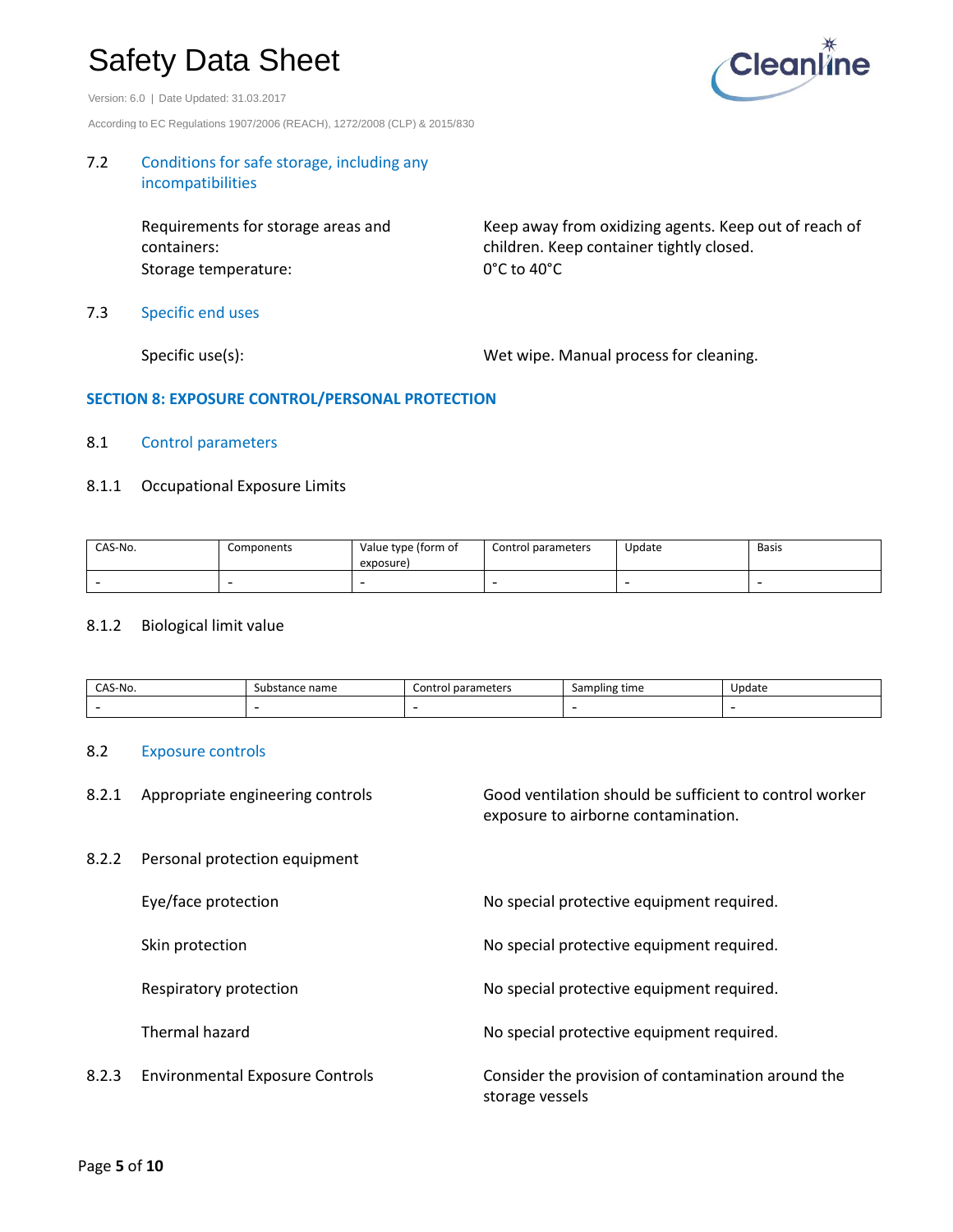Version: 6.0 | Date Updated: 31.03.2017 According to EC Regulations 1907/2006 (REACH), 1272/2008 (CLP) & 2015/830



#### **SECTION 9: PHYSICAL AND CHEMICAL PROPERTIES**

### 9.1 Information on basic physical and chemical

| Appearance                                  | Wet Nonwoven wipe material     |  |  |
|---------------------------------------------|--------------------------------|--|--|
| Colour                                      | Blue                           |  |  |
| Odour                                       | Slight chemical odour          |  |  |
| <b>Odour Threshold</b>                      | No data available              |  |  |
| рH                                          | $10.0 - 11.0$                  |  |  |
| Melting Point/Freezing point                | No data available              |  |  |
| Initial boiling point and boiling range     | No data available              |  |  |
| Flash point                                 | >60°C (Abel closed cup method) |  |  |
| <b>Evaporation rate</b>                     | No data available              |  |  |
| Flammability (solid, gas)                   | No data available              |  |  |
| Upper/lower flammability or explosive limit | No data available              |  |  |
| Vapour pressure                             | No data available              |  |  |
| Vapour density                              | No data available              |  |  |
| Relative density                            | No data available              |  |  |
| Solubility(ies)                             | No data available              |  |  |
| Partition coefficient: n-octanol/water      | No data available              |  |  |
| Auto-ignition temperature                   | No data available              |  |  |
| Decomposition temperature                   | No data available              |  |  |
| Viscosity                                   | No data available              |  |  |
| <b>Explosive properties</b>                 | No data available              |  |  |
| Oxidising properties                        | No data available              |  |  |

9.2 Other information Channel Controller No data available

#### **SECTION 10: STABILITY AND REACTIVITY**

| 10.1 | Reactivity                         | No dangerous reaction known under conditions of<br>normal use. |
|------|------------------------------------|----------------------------------------------------------------|
| 10.2 | <b>Chemical stability</b>          | Stable under normal conditions.                                |
| 10.3 | Possibility of hazardous reactions | No dangerous reaction known under conditions of<br>normal use. |
| 10.4 | <b>Conditions to avoid</b>         | Extreme heat, flames and sparks.                               |
| 10.5 | Incompatible materials             | None known.                                                    |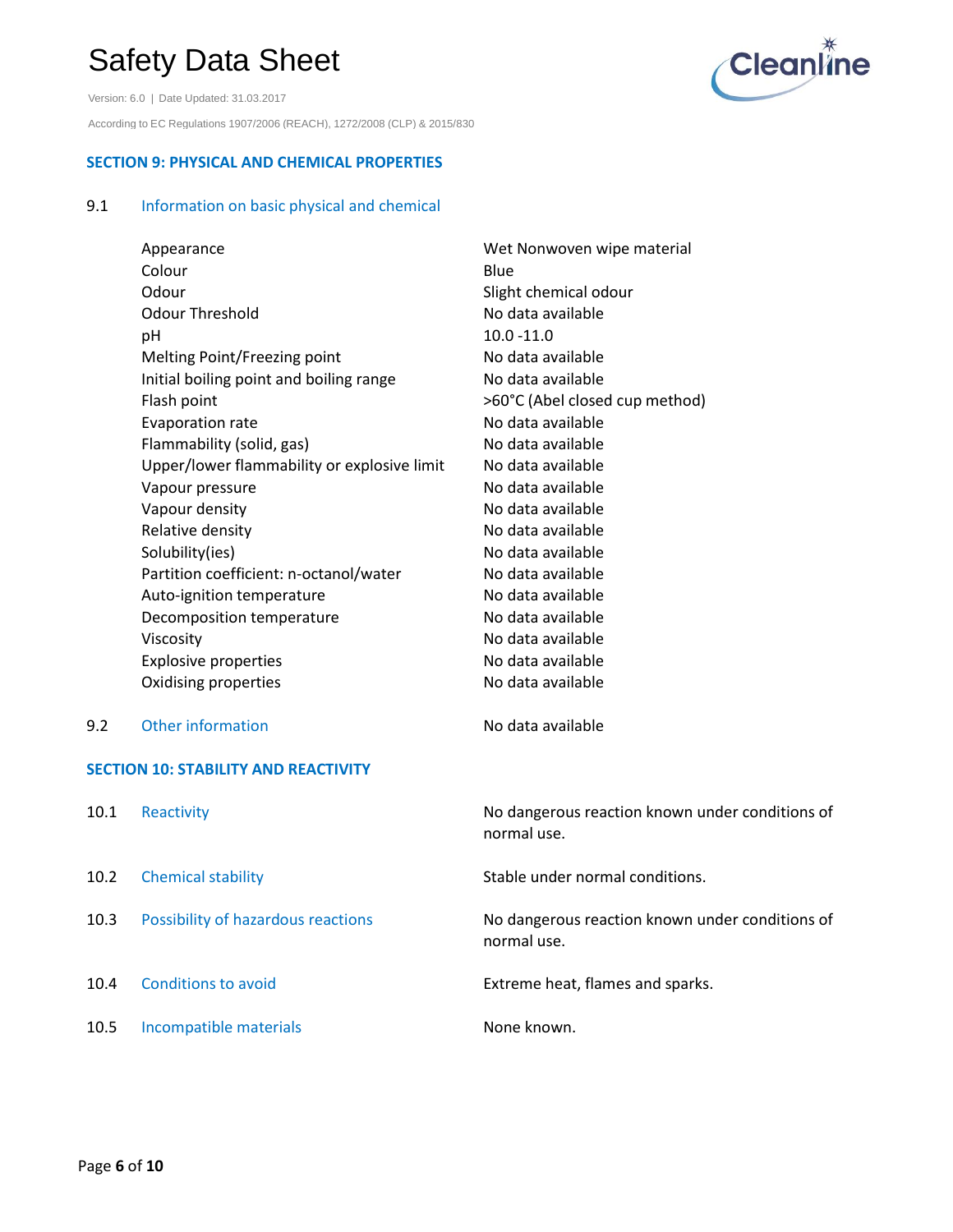Version: 6.0 | Date Updated: 31.03.2017

According to EC Regulations 1907/2006 (REACH), 1272/2008 (CLP) & 2015/830

10.6 Hazardous decomposition product(s) Decomposition products may include the following materials: Carbon oxides Nitrogen oxides Sulphur oxides Oxides of phosphorus

#### **SECTION 11: TOXICOLOGICAL INFORMATION**

11.1 Information on toxicological effect

Information on likely routes of exposure Eye contact and skin contact.

#### Acute Toxicity

Ingestion There is no data available for this product. Inhalation There is no data available for this product. Skin contact **There is no data available for this product.** Eye contact There is no data available for this product. Skin corrosion/irritation There is no data available for this product. Serious eye damage/irritation There is no data available for this product. Respiratory or skin sensitisation There is no data available for this product. Germ cell mutagenicity There is no data available for this product. Carcinogenicity There is no data available for this product. Reproductive toxicity There is no data available for this product. STOT – single exposure There is no data available for this product. STOT – repeated exposure There is no data available for this product. Aspiration hazard There is no data available for this product.

#### **SECTION 12: ECOLOGICAL INFORMATION**

| 12.1 | <b>Toxicity</b>                          | Very toxic to aquatic life. Harmful to aquatic life with<br>long lasting effects.                                                                                                                 |
|------|------------------------------------------|---------------------------------------------------------------------------------------------------------------------------------------------------------------------------------------------------|
| 12.2 | Persistence and degradability            | No data available                                                                                                                                                                                 |
| 12.3 | <b>Bioaccumulative potential</b>         | No data available                                                                                                                                                                                 |
| 12.4 | Mobility in soil                         | No data available                                                                                                                                                                                 |
| 12.5 | <b>Result of PBT and vPvB assessment</b> | This mixture contains no components considered to be<br>either persistent, bioaccumulative and toxic (PBT), or<br>very persistent and very bioaccumulative (vPvB) at levels<br>of 0.1% or higher. |

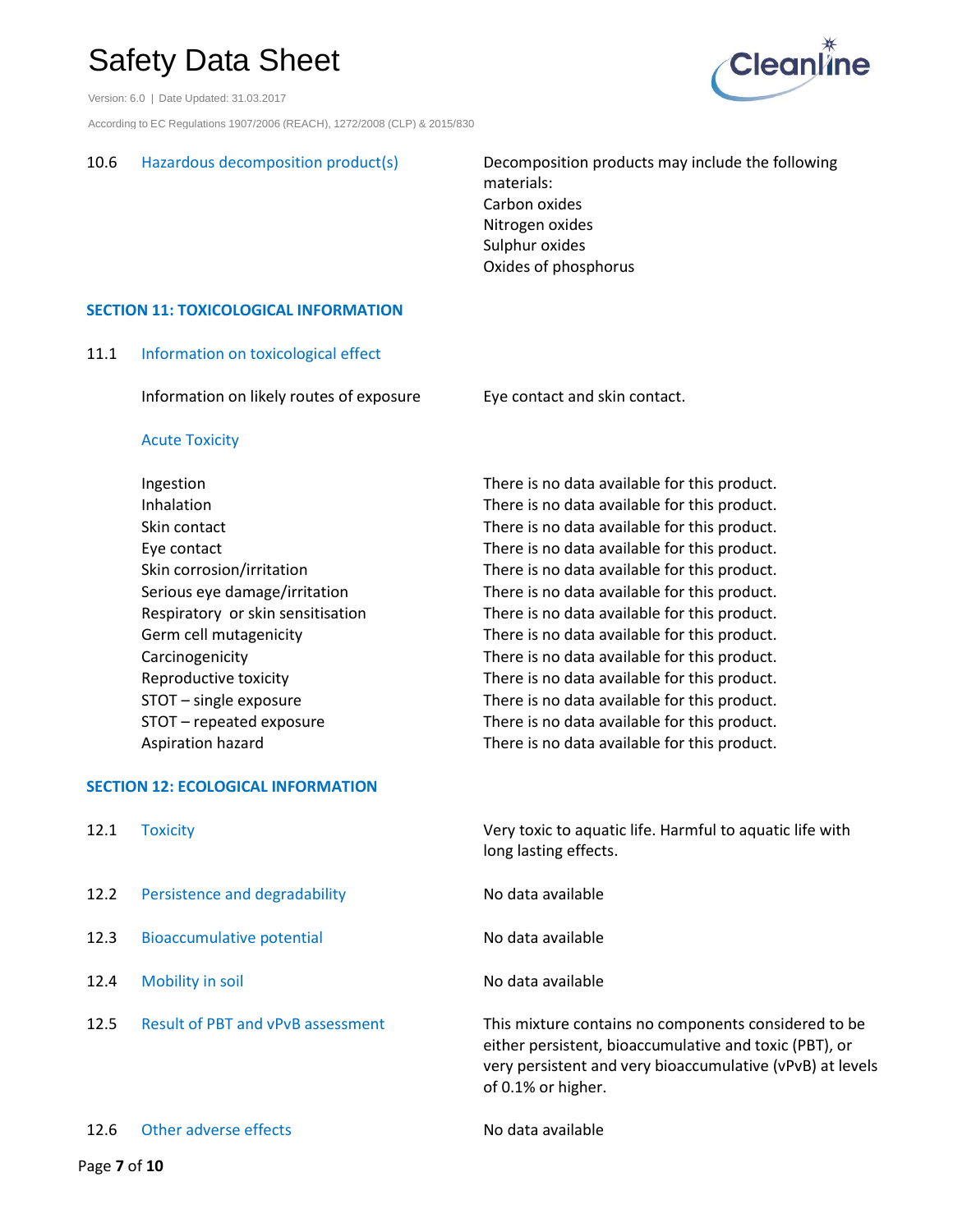Version: 6.0 | Date Updated: 31.03.2017 According to EC Regulations 1907/2006 (REACH), 1272/2008 (CLP) & 2015/830

### **SECTION 13: DISPOSAL CONSIDERATIONS**

| 13.1 | Waste treatment methods | Where possible recycling is preferred to disposal or         |
|------|-------------------------|--------------------------------------------------------------|
|      |                         | incineration. If recycling is not practicable, dispose of in |
|      |                         | compliance with local regulation.                            |
|      |                         |                                                              |

13.2 Additional Information None known.

#### **SECTION 14: TRANSPORT INFORMATION**

This product is not classified as dangerous goods for transport in regards to the transport regulations.

|      | Land transport (ADR/AND/RID)               |                 |
|------|--------------------------------------------|-----------------|
| 14.1 | UN number                                  | Not applicable. |
| 14.2 | UN proper shipping name                    | Not applicable. |
| 14.3 | Transport hazard class(es)                 | Not applicable. |
| 14.4 | Packaging group                            | Not applicable. |
| 14.5 | Environmental hazards                      | Not applicable. |
| 14.6 | Special precautions for user               | Not applicable. |
| 14.7 | Transport in bulk according to Annex II of | Not applicable. |
|      | MARPOL73/78 and the IBC code               |                 |
|      |                                            |                 |
|      |                                            |                 |

#### Sea transport (IMDG/IMO)

| 14.1 | UN number                                  | Not applicable. |
|------|--------------------------------------------|-----------------|
| 14.2 | UN proper shipping name                    | Not applicable. |
| 14.3 | Transport hazard class(es)                 | Not applicable. |
| 14.4 | Packaging group                            | Not applicable. |
| 14.5 | Environmental hazards                      | Not applicable. |
| 14.6 | Special precautions for user               | Not applicable. |
| 14.7 | Transport in bulk according to Annex II of | Not applicable. |
|      | MARPOL73/78 and the IBC code               |                 |

#### Air Transport (IATA)

| 14.1 | UN number                                  | Not applicable. |
|------|--------------------------------------------|-----------------|
| 14.2 | UN proper shipping name                    | Not applicable. |
| 14.3 | Transport hazard class(es)                 | Not applicable. |
| 14.4 | Packaging group                            | Not applicable. |
| 14.5 | Environmental hazards                      | Not applicable. |
| 14.6 | Special precautions for user               | Not applicable. |
| 14.7 | Transport in bulk according to Annex II of | Not applicable. |
|      | MARPOL73/78 and the IBC code               |                 |

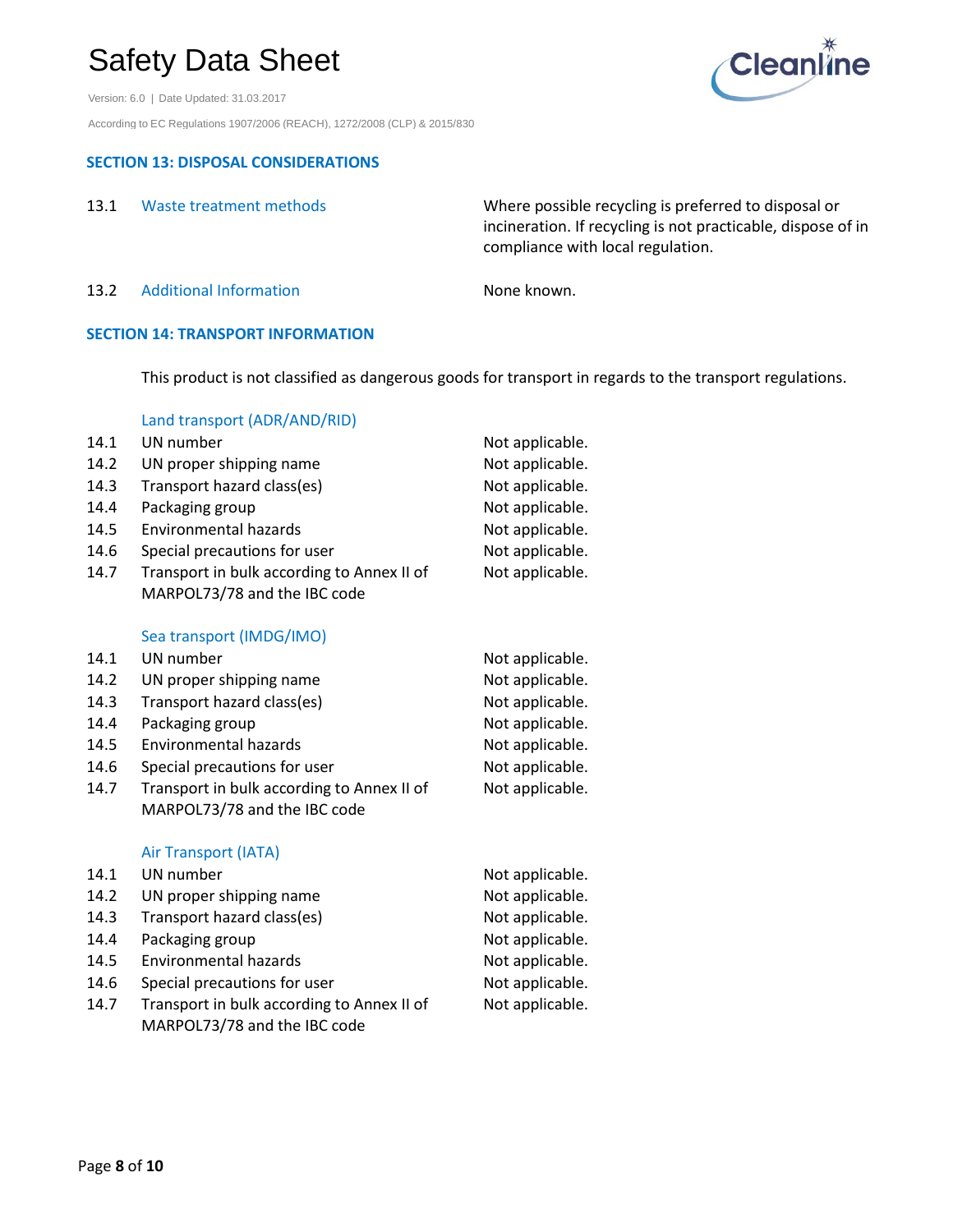Version: 6.0 | Date Updated: 31.03.2017 According to EC Regulations 1907/2006 (REACH), 1272/2008 (CLP) & 2015/830



#### **SECTION 15: REGULATORY INFORMATION**

| 15.1 | Safety, health and environmental<br>regulations/legislation specific for the<br>substance or mixture | Avoid release to the environment.                                                           |
|------|------------------------------------------------------------------------------------------------------|---------------------------------------------------------------------------------------------|
|      | 15.2 Chemical safety assessment                                                                      | This product contains substances for which chemical<br>safety assessment is still required. |

#### **SECTION 16: OTHER INFORMATION**

#### Full text of R-phrases

| R22: | Harmful if swallowed                                     |
|------|----------------------------------------------------------|
| R35: | Causes severe burns                                      |
| R38: | Irritating to skin                                       |
| R41: | Risk of serious damage to eyes                           |
| R48: | Danger of serious damage to health by prolonged exposure |
| R50: | Very toxic to aquatic organisms                          |

#### Full text of H-statements

| H301: | Toxic if swallowed                                                |
|-------|-------------------------------------------------------------------|
| H302: | Harmful if swallowed                                              |
| H314: | Causes serve skin burns and eye damage                            |
| H315: | Causes skin irritation                                            |
| H318: | Causes serious eye damage                                         |
| H373: | May cause damage to organs through prolonged or repeated exposure |
| H400: | Very toxic to aquatic life                                        |
|       |                                                                   |

#### Full text of other abbreviations

ADR: European agreement concerning the international carriage of dangerous goods by Road. IMDG: International Maritime Dangerous Goods. IATA: International Air Transport Association. ICAO: International Civil Aviation Organisation RID: Regulations concerning the International carriage of Dangerous goods by rail.

Training advice **Professional use product.** Training will be required by the product provider.